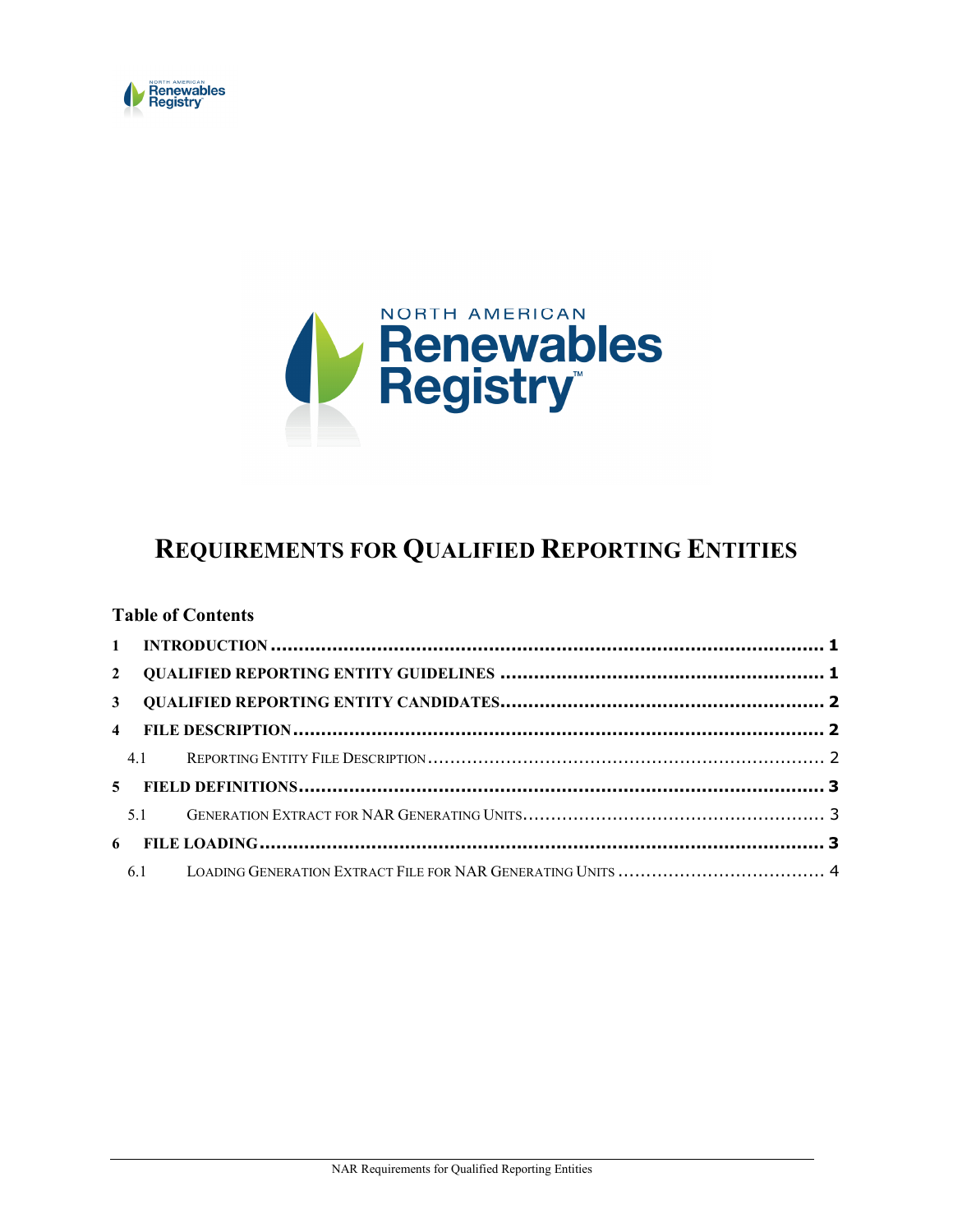

# 1 Introduction

This document identifies the requirements that must be met in order to be considered a Qualified Reporting Entity in the North American Renewables Registry (NAR). It also contains the protocol for collecting and transferring generation data from participating Qualified Reporting Entities (QRE) to the North American Renewables Registry for the purposes of creating NAR Renewable Energy Certificates. Operating Documents for the North American Renewables Registry can be found at http://narenewables.apx.com

# 2 Qualified Reporting Entity Guidelines

As a Qualified Reporting Entity, the reporting party will adhere to the following guidelines:

- 1. A Qualified Reporting Entity should create a Qualified Reporting Entity account in the North American Renewables Registry. The North American Renewables Registry Administrator will validate all information submitted along with the registration.
- 2. Reported data should be at a sufficiently detailed level as to identify the amount of renewable energy generated by the generating unit.
- 3. Reported data should be inherently reliable and fully auditable.
- 4. Reported generation data should be financial settlement quality data from revenue quality meters which would include ANSI-C12.
- 5. Qualified Reporting Entities should submit data to the North American Renewables Registry on the basis agreed upon between the QRE and the North American Renewables Registry Account Holder that has designated them as the Qualified Reporting Entity for their registered Generating Unit(s).
- 6. Aggregation is allowed if the Generating Units behind the meter share the same Aggregation Generation Characteristics. Refer to Appendix C in the North American Renewables Registry Operating Procedures<sup>1</sup> for the list of Aggregation Generation Characteristics.
- 7. If the Qualified Reporting Entity also functions as its own balancing authority and owns Generating Units, or is subject to a renewable portfolio standard and is retiring Renewable Energy Certificates, it should be able to demonstrate that the entity or group within the QRE or its affiliates that is responsible for reporting would qualify as independent from the entity or group within the QRE or its affiliates engaged in marketing functions or REC retirement under the principles defined by the FERC's Independent Functioning and No Conduit Rules.<sup>2</sup> This separation should be specific to making the reporting entity independent from the marketing/retiring entity.

l

<sup>1</sup> http://narenewables.apx.com

<sup>&</sup>lt;sup>2</sup> See Standards of Conduct for Transmission Providers, Docket No. RM07-1-000, Order No. 717, 125 FERC  $\P$ 61,064, 18 CFR §§ 358.5-.6 (Issued October 16, 2008).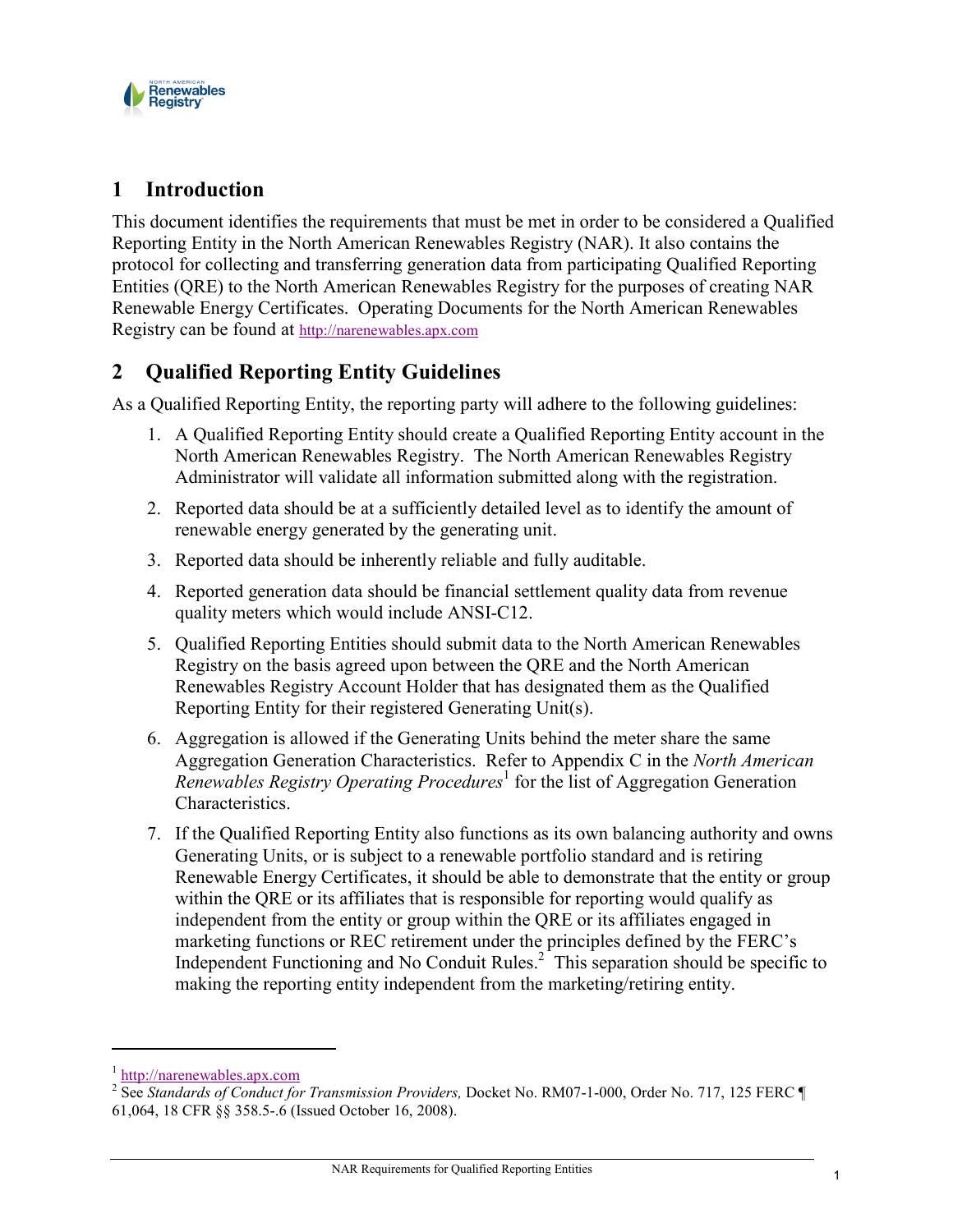

- 8. Generating Units will adhere to regular internal and external validation and verification procedures that may include but are not limited to:
	- a. Regular Meter Calibration based on the size of the generating unit; and
	- b. Internal Meter Data Validation.
- 9. Qualified Reporting Entities will upon request provide the NAR Administrator with regular internal and external audit and verification reports that may include but are not limited to the use of
	- a. Parallel Meters
	- b. Internal Meter Data Validation
	- c. Regular Meter Calibration based on the size of the generating unit
	- d. Meter Calibration Tools calibrated against national standards
	- e. Meter Data System's Integrity Validation which includes an analyst validation check and historical comparison
	- f. Internal Audit Process
	- g. Third Party Consultants on Energy Procurement Activities
	- h. Balancing Authority's annual audit results

### 3 Qualified Reporting Entity Candidates

Qualified Reporting Entities for the North American Renewables Registry may include but are not limited to:

- •Balancing Authorities
- •Electric Service Providers
- •Generator Aggregators
- •Meter Readers
- Independent Third Parties

### 4 File Description

#### 4.1 Reporting Entity File Description

The data shall be in ASCII Text with data fields delimited by commas (Comma-Separated Value (CSV) format). The Generation file has the following general structure:

```
<column1Name>,<column2Name>,…
<column1Value>,<column2Value>,…
```
If the Column Name(s) and Value(s) do not conform with the above specification, the application will indicate a fatal error and the file will not be loaded.

TABLE 1: GENERATING DATA FILE CONTENT STRUCTURAL ELEMENTS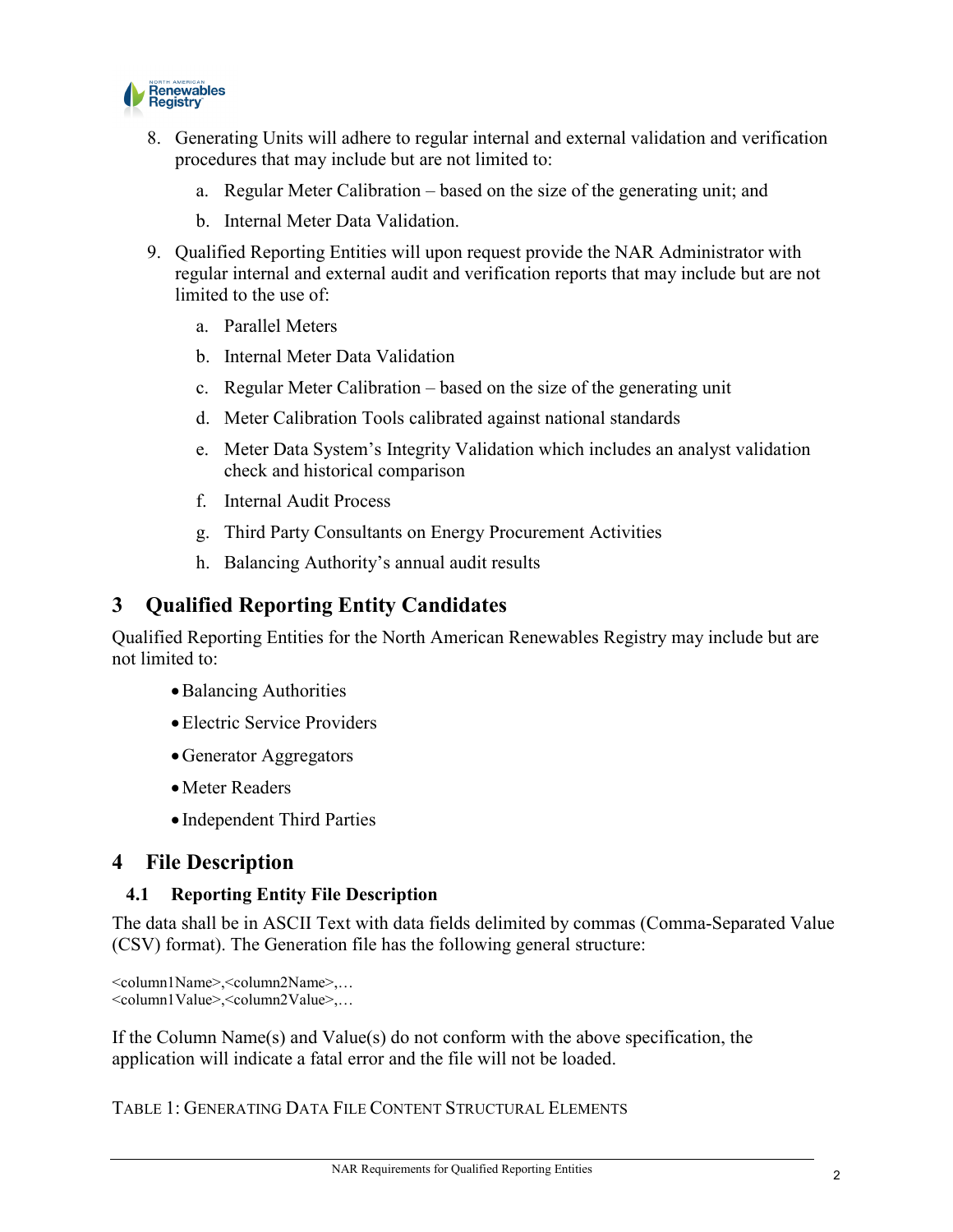

| $\leq$ columnXName $\geq$   | a human-readable label for the X'th column of CSV data                                                                 |
|-----------------------------|------------------------------------------------------------------------------------------------------------------------|
| <fieldxvalue></fieldxvalue> | a value for the X'th column of CSV data. There can be any number of data rows in a file.<br>Data types are not quoted. |

The following example shows a conforming input file.

GENERATORID/UNITID/VINTAGE/FROM/TO/TOTALMWH 1,2,01/2001,01/01/2001,01/31/2001,100

Null Values

If null is valid as a field value for a given field, the data may be optionally omitted in the file. For example, the following line indicates the last field is null.

32000,125

Null is not a valid value for any current field elements.

## 5 Field Definitions

The following sections define the data contained in each extract file accepted by NAR.

#### 5.1 Generation Extract for NAR Generating Units

The generation extract provides total generation by unit for a given month. This file will be generated and delivered from the Qualified Reporting Entity. The Qualified Reporting Entity will use their North American Renewables Registry login and password to access the NAR System, and upload the file to the NAR portal.

The fields are as described in the following table.

| <b>Field Name</b>  | Data Type        | <b>Description</b>                                                                                   |
|--------------------|------------------|------------------------------------------------------------------------------------------------------|
| <b>GENERATORID</b> | Integer          | Unique NAR identifier for the unit assigned by NAR upon Asset<br>approval.                           |
| <b>UNITID</b>      | Integer          | Unique identifier for the unit assigned by its Control Area or Reporting<br>Entity.                  |
| <b>VINTAGE</b>     | Character $(7)$  | Month and year of generation, formatted at MM/YYYY for any month<br>in the current Reporting Period. |
| <b>BEGINDATE</b>   | Character $(10)$ | Begin month-day-year of generation output period formatted at<br>MM/DD/YYYY                          |
| <b>ENDDATE</b>     | Character $(10)$ | End month-day-year of generation output period formatted at<br>MM/DD/YYYY                            |
| <b>TOTALMWH</b>    | Float            | Total MWhs for the Reporting Month                                                                   |

TABLE 2: GENERATING UNITS FILE FORMAT

## 6 File Loading

All files will be loaded into NAR using a valid active NAR Login and password that is associated with an active open Qualified Reporting Entity NAR Account type.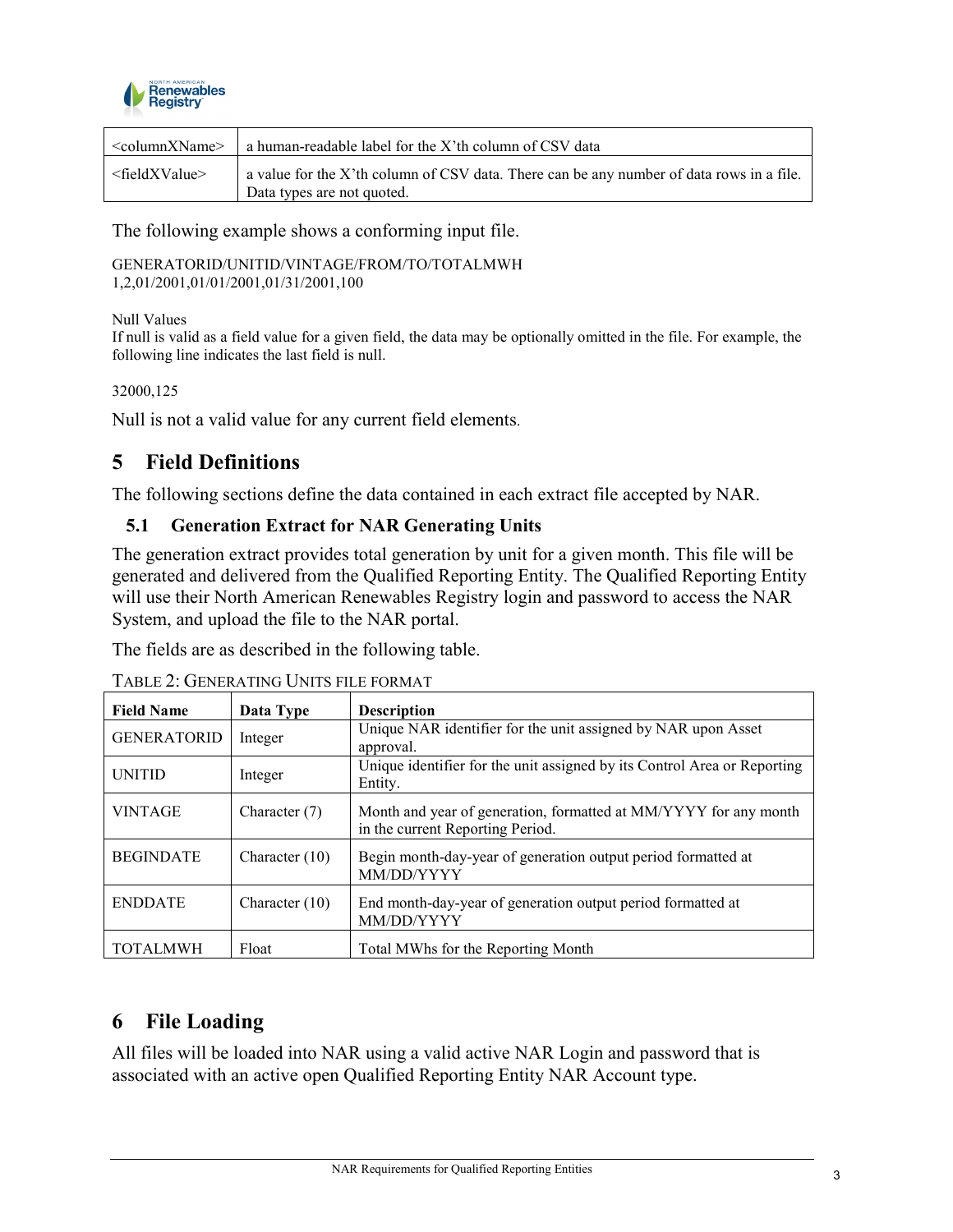

### 6.1 Loading Generation Extract File for NAR Generating Units

Only Account Holders of type "Qualified Reporting Entity" or "NAR Administrator" have the ability to load the Generation Extract File.

After logging into their NAR Account, the Account Holder should locate the Meter Data Loading module. To locate the desired generation output file, the user selects the Meter Data Loading module's "Browse" button to display a pop-up screen where the user can locate the desired file on computer or network drives. After selecting a file, the user selects the "Upload Now" button to upload the file. A current period output file can be loaded as many times as needed adhering to the four rules listed below:

| <b>Data Reloading Rule</b>                                                                                                                       | <b>Description</b>                                                                                                                                                                                                                                                                                                                               |  |
|--------------------------------------------------------------------------------------------------------------------------------------------------|--------------------------------------------------------------------------------------------------------------------------------------------------------------------------------------------------------------------------------------------------------------------------------------------------------------------------------------------------|--|
| Rule 1, reloading data when the<br>existing data is already "Account<br>Holder Accepted"                                                         | After an Account Holder has explicitly accepted the posted output<br>data, if a file of the same, or different, data is reloaded, NAR will<br>reject the data and notify the reporting entity that data for this unit<br>has already been accepted. The status of the existing data will not<br>change. To override this rule, see rule 4 below. |  |
| Rule 2, reloading data when the<br>existing data is "NAR Accepted"<br>or "Account Holder Disputed"                                               | Reloading the data file will overwrite any data that was previously<br>loaded for that unit and set the new data status to "NAR Accepted".                                                                                                                                                                                                       |  |
| Rule 3, reloading data when the<br>existing data is "NAR<br>Administrator Accepted", "NAR<br>Administrator Disputed", or<br>"NAR Admin Adjusted" | If a file of the same, or different, data is reloaded, NAR will reject<br>the data and notify the reporting entity that this unit's data is either<br>"NAR Admin Accepted" or "NAR Admin Disputed" and therefore<br>cannot be accepted. The status of the currently posted data will not<br>change. To override this rule, see rule 4 below.     |  |
| Rule 4, data file reloaded by the<br><b>NAR Administrator</b>                                                                                    | The reloaded data will overwrite all previously loaded data for this<br>unit regardless of its current status                                                                                                                                                                                                                                    |  |

TABLE 3: GENERATING UNITS FILE FORMAT

Before posting the output to the NAR database, the system validates the uploaded data. When all validations are successfully completed, the data is loaded into the database and written to the Generation Activity Log. The system notifies the Account Holder via email that:

- •Generation output data has been loaded for specific generating units in the account; and
- •Data is available to be reviewed for accuracy, then approved or disputed.

Description: Before generation output data is posted to any NAR databases, the system performs the following validations:

| <b>Validation Type</b>                | <b>Description</b>                                                                                                   | <b>Failure Result</b>                                                                                                                             |  |
|---------------------------------------|----------------------------------------------------------------------------------------------------------------------|---------------------------------------------------------------------------------------------------------------------------------------------------|--|
| <b>Reporting Entity</b><br>validation | Is the reporting entity designated to<br>report output data for the generating<br>unit, as classified by the Account | System rejects data, sends reporting entity an<br>error message that they are not designated to<br>report on this generating unit, and creates an |  |

TABLE 4: GENERATING UNITS FILE FORMAT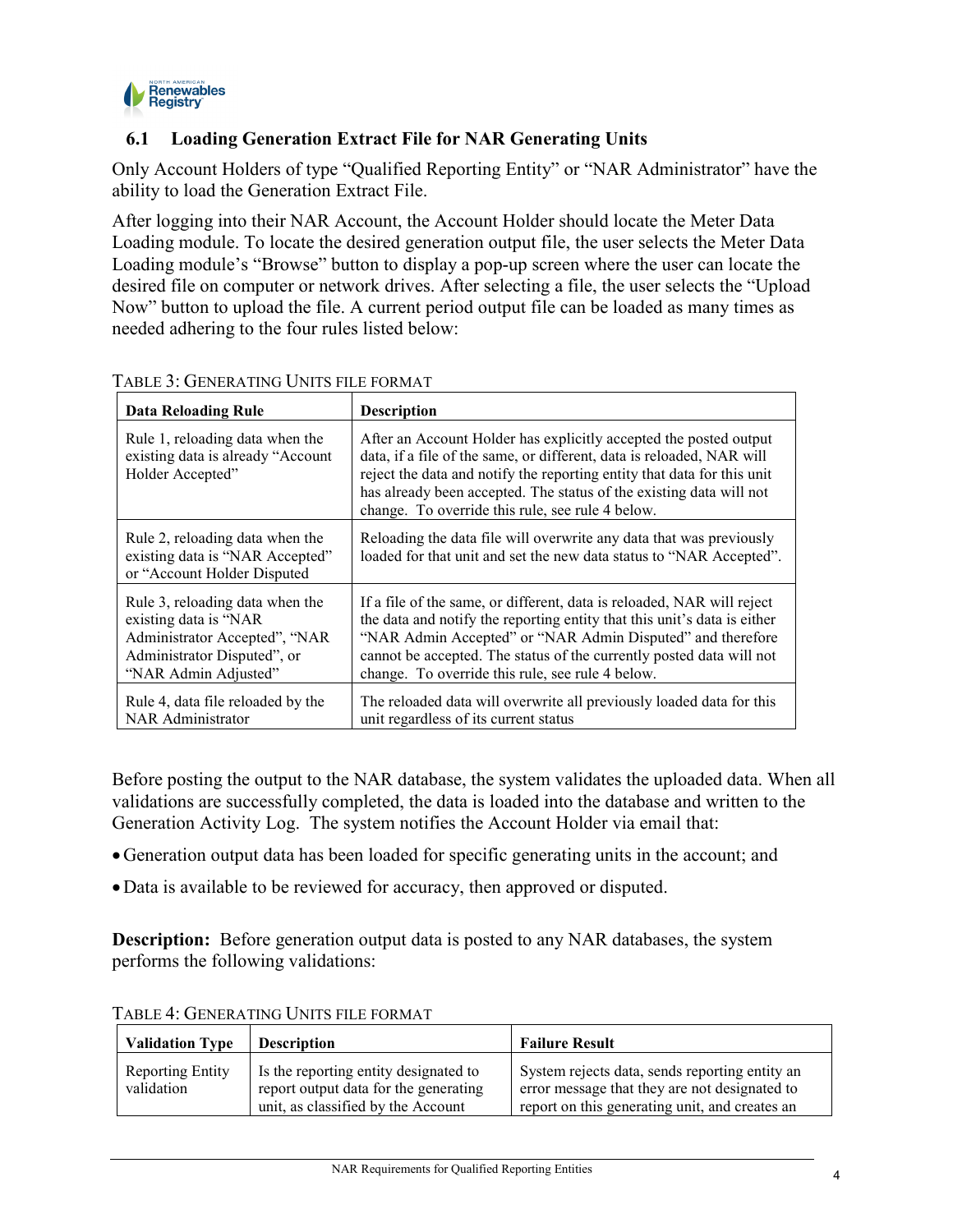

| <b>Validation Type</b>                                     | <b>Description</b>                                                                                                                                                                                                                                               | <b>Failure Result</b>                                                                                                                                                                                                                                                                                                                                                                                                                                                                       |
|------------------------------------------------------------|------------------------------------------------------------------------------------------------------------------------------------------------------------------------------------------------------------------------------------------------------------------|---------------------------------------------------------------------------------------------------------------------------------------------------------------------------------------------------------------------------------------------------------------------------------------------------------------------------------------------------------------------------------------------------------------------------------------------------------------------------------------------|
|                                                            | Holder in the generating unit's<br>registration information?                                                                                                                                                                                                     | Exception Report for NAR Administrator<br>review.                                                                                                                                                                                                                                                                                                                                                                                                                                           |
| Engineering<br>Feasibility<br>Assessment                   | As described on the next page,<br>feasibility is determined using a<br>formula that includes the amount of<br>generation reported (MWh), the<br>duration (begin/end), the nameplate<br>capacity, and the capacity factor or the<br>Annual Maximum Energy Output. | Soft-warning to the reporting entity that the<br>MWh have failed the Engineering Feasibility for<br>the generating unit. The reporting entity is<br>allowed to continue posting the data, but it will<br>remain in a pending state. Both the NAR<br>Administrator and the Account Holder will be<br>notified of the failed feasibility estimate. Also,<br>the NAR Administrator will have to review the<br>data (and approve it) before it can become<br>eligible for Certificate Issuance. |
| Begin/End<br>Duration<br>overlap/gap check                 | For the duration of generation (Begin<br>MM/DD/YYYY and End<br>MM/DD/YYYY), are there gaps or<br>overlaps from the data reported for the<br>previous reporting period?                                                                                           | System rejects the data and sends an error<br>message to the reporting entity that the duration<br>reported for this unit has either gaps or overlaps<br>from data reported for a previous reporting<br>period. Either error message will be specific to<br>the problem – one message for a gap, and<br>another for an overlap.                                                                                                                                                             |
| Multiple Units<br>aggregated to this<br>meter flag $-$ Y/N | Does the unit being reported on share<br>its meter with multiple units? If No,<br>proceed with other validations. If Yes,<br>see description to the right.                                                                                                       | NAR will write the data to the database for the<br>Primary Generating Unit. At Certificate<br>Creation, and assuming the data is not disputed,<br>NAR will divide the amount of reported<br>generation by the number of units sharing the<br>meter (or allocated by percentage specified by<br>the Account Holder) and then process the data<br>individually for each unit.                                                                                                                 |
| Current Status of<br>any previously<br>loaded data         | If data was previously loaded for the<br>units in the file, what is that data's<br>current status?                                                                                                                                                               | See Rules 1-4 on the previous page                                                                                                                                                                                                                                                                                                                                                                                                                                                          |

When a reporting entity submits generation data NAR validates the data to verify its engineering feasibility before writing it to the database. To perform the validation, NAR uses the following required variables that were defined in Page 1 of the Generating Unit Registration screen:

- •Nameplate Capacity
- •Capacity Factor or Maximum Annual Capacity
- Duration defined as the length of period, in hours, for which generation activity is being reported (this is calculated by the system given the Begin Date/End Date in the file or entered manually)

Data validation is performed for both current period reporting and prior-period adjustment reporting, regardless of whether the data is loaded as a file or entered manually in the unit's Self-Reporting screen. To determine the feasibility of the submitted data, NAR will use the following equation:

(nameplate capacity)  $*(\text{capacity factor}) * (\text{number of hours in the duration}) * (1.02)$